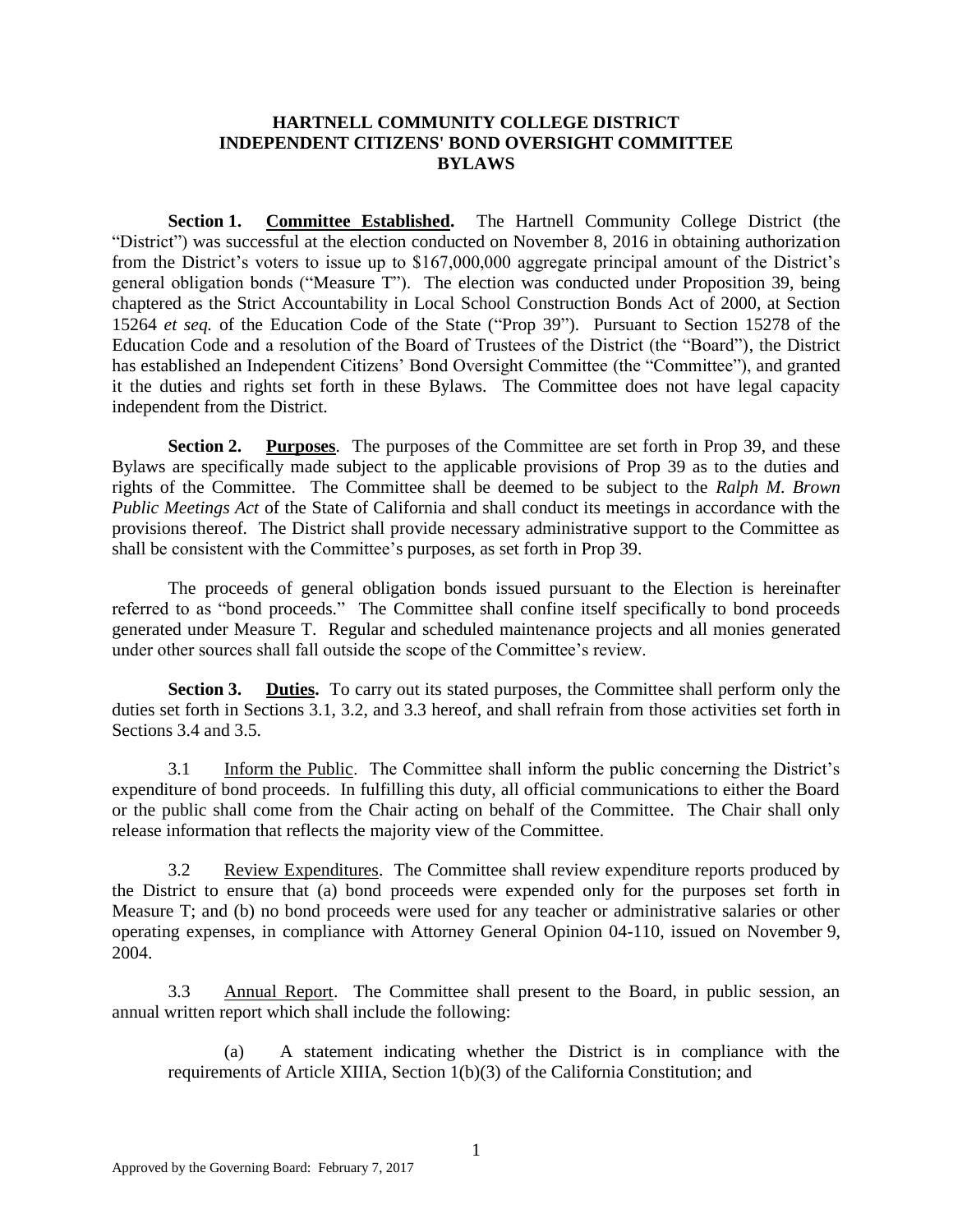(b) A summary of the Committee's proceedings and activities for the preceding year.

3.4 Duties of the Board/Superintendent/President. Either the Board or the Superintendent/President, as the Board shall determine, shall have the following powers reserved to it, and the Committee shall have no jurisdiction over the following types of activities:

- (i) Approval of construction contracts,
- (ii) Approval of construction change orders,
- (iii) Approval of expenditure of bond funds,
- (iv) Handling of all legal matters,
- (v) Approval of construction plans and schedules,
- (vi) Approval of scheduled maintenance plans, and
- (vii) Approval of the sale of bonds.

3.5 Measure T Projects Only. In recognition of the fact that the Committee is charged with overseeing the expenditure of proceeds of Measure T, the Board has not charged the Committee with responsibility for:

(a) Projects financed through the State of California, developer fees, redevelopment tax increment, certificates of participation, lease/revenue bonds, the general fund or the sale of surplus property without bond proceeds of Measure T shall be outside the authority of the Committee.

(b) The establishment of priorities and order of construction for the bond projects, which shall be made by the Board in its sole discretion.

(c) The selection of architects, engineers, soils engineers, construction managers, project managers, CEQA consultants and such other professional service firms as are required to complete the projects based on District criteria established by the Board in its sole discretion.

(d) The approval of the design for each project including exterior materials, paint color, interior finishes, site plan and construction methods (modular vs. permanent) which shall be determined by the Board in its sole discretion.

(e) The selection of independent audit firm(s), performance audit consultants or such other consultants as are necessary to support the activities of the Committee.

(f) The appointment or reappointment of qualified applicants to serve on the Committee, subject to legal limitations, and based on criteria adopted in the Board's sole discretion as part of carrying out its function under Prop 39.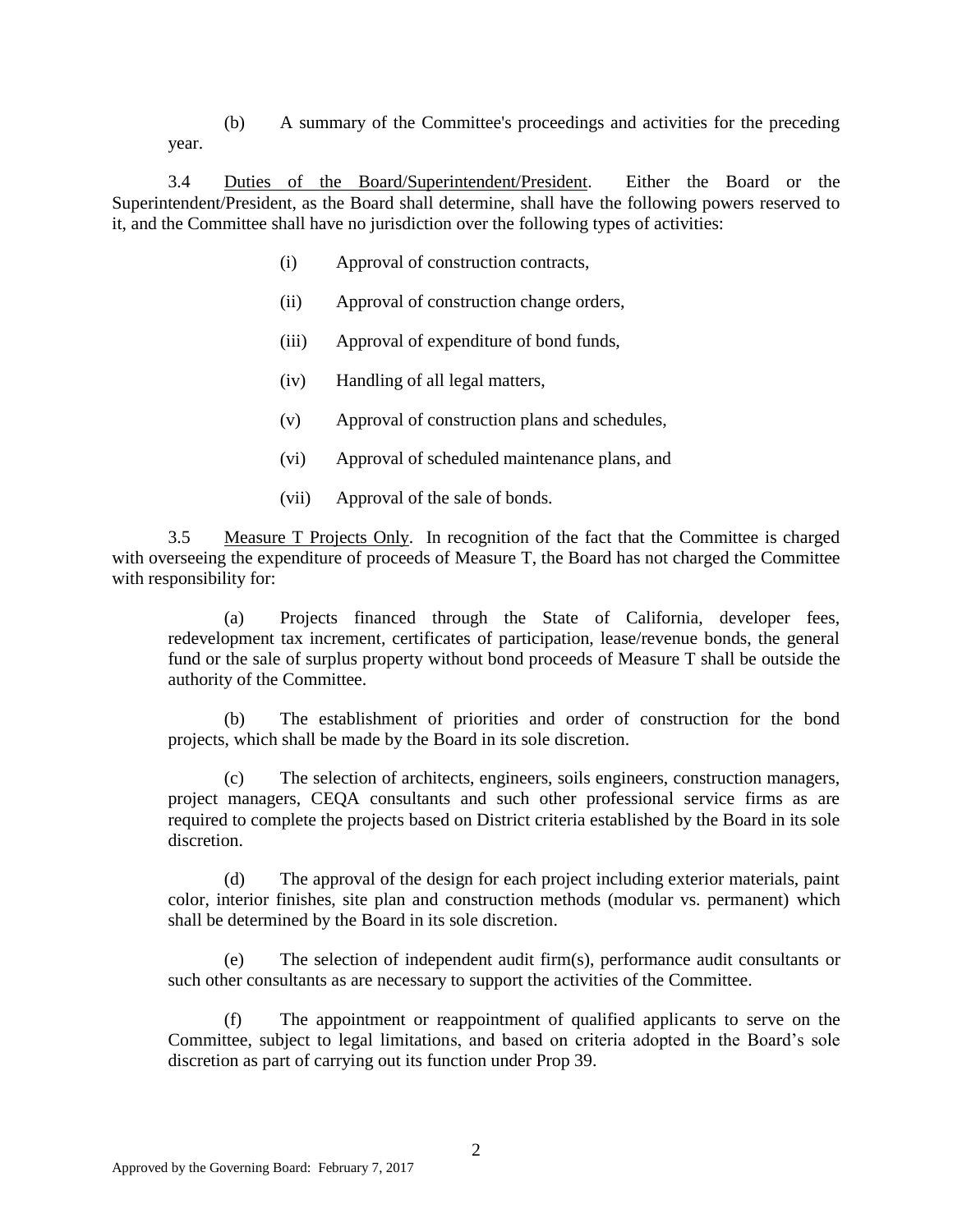#### **Section 4. Authorized Activities.**

4.1 In order to perform the duties set forth in Section 3.0, the Committee may engage in the following authorized activities:

(a) Receive copies of the District's annual, independent performance audit and annual, independent financial audit, required by Prop 39 (Article XIIIA of the California Constitution) (together, the "Audits") at the same time said Audits are submitted to the District, but not later than March 31 of each year, and review the Audits.

Inspect District facilities and grounds for which bond proceeds have been or will be expended, in accordance with any access procedure established by the District's Vice-President, Administrative Services.

(c) Review copies of scheduled maintenance proposals or plans developed by the District.

(d) Review efforts by the District to maximize bond proceeds by implementing various cost-saving measures.

(e) Receive from the Board, within three months of the District receiving the Audits, responses to any and all findings, recommendations, and concerns addressed in the Audits, and review said responses.

#### **Section 5. Membership.**

5.1 Number.

The Committee shall consist of at least seven (7) members appointed by the Board from a list of candidates submitting written applications, and based on criteria established by Prop 39, to wit:

- One (1) student enrolled and active in a community college support group, such as student government.
- One (1) member active in a business organization representing the business community located in the District.
- One (1) member active in a senior citizens' organization.
- One (1) member active in a bona-fide taxpayers association.
- One (1) member active in a support organization for the District, such as a foundation.
- Two (2) members of the community at-large.

#### 5.2 Qualification Standards.

(a) To be a qualified person, he or she must be at least 18 years of age.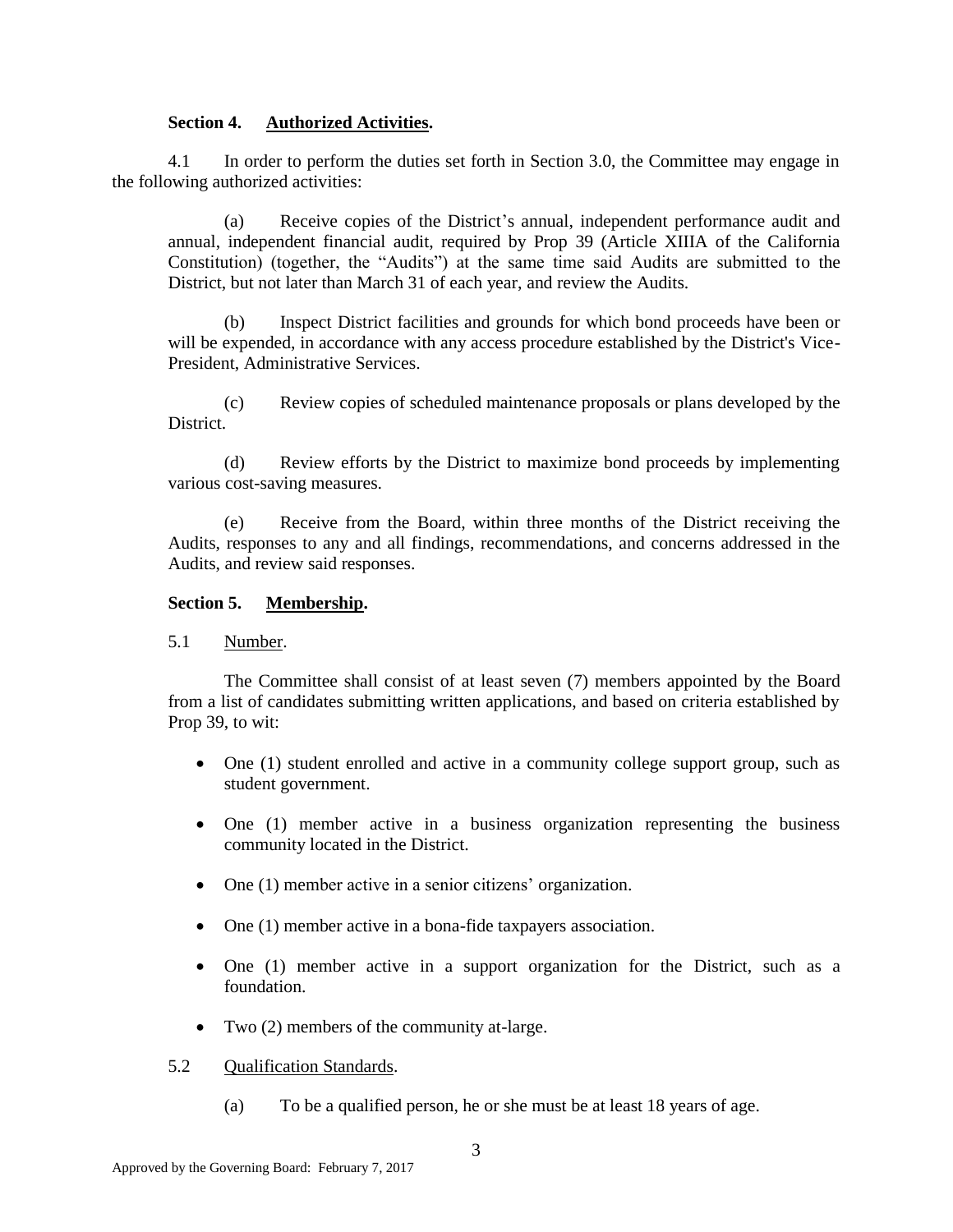(b) The Committee may not include any employee, official of the District or any vendor, contractor or consultant of the District.

### 5.3 Ethics: Conflicts of Interest.

(a) Members of the Committee are not subject to the Political Reform Act (Gov. Code §§ 81000 *et seq.*), and are not required to complete Form 700.

(b) Pursuant to Section 35233 of the Education Code, the prohibitions contained in Article 4 (commencing with Section 1090) of Division 4 of Title 1 of the Government Code ("Article 4") and Article 4.7 (commencing with Section 1125) of Division 4 of Title 1 of the Government Code ("Article 4.7") are applicable to members of the Committee. Accordingly:

(i) Members of the Committee shall not be financially interested in any contract made by them in their official capacities or by the Committee, nor shall they be purchasers at any sale or vendors at any purchase made by them in their official capacity, all as prohibited by Article 4; and

(ii) Members of the Committee shall not engage in any employment, activity, or enterprise for compensation which is inconsistent, incompatible, in conflict with, or inimical to duties as a member of the Committee or with the duties, functions, or responsibilities of the Committee or the District. A member of the Committee shall not perform any work, service, or counsel for compensation where any part of his or her efforts will be subject to approval by any other officer, employee, board, or commission of the Board, except as permitted under Article 4.7.

5.4 Term. Except as otherwise provided herein, each member shall serve a term of two (2) years, commencing as of the date of appointment by the Board. No member may serve more than three (3) consecutive terms. At the Committee's first meeting, members will draw lots to select a minimum of two members to serve for an initial one (1) year term and the remaining members for an initial two (2) year term. Members whose terms have expired may continue to serve on the Committee until a successor has been appointed.

5.5 Appointment. Members of the Committee shall be appointed by the Board through the following process: (a) the District shall advertise for members in local newspapers, on its website, and in other customary forums, as well as solicit appropriate local groups for applications; (b) the Superintendent/President will review the applications; and (c) the Superintendent/President will make recommendations to the Board.

5.6 Removal; Vacancy. The Board may remove any Committee member for any reason, including failure to attend two consecutive Committee meetings without reasonable excuse or for failure to comply with Section 5.3(b) hereof. Upon a member's removal, his or her seat shall be declared vacant. The Board, in accordance with the established appointment process shall seek to fill any vacancies on the Committee within 90 days of the occurrence of a vacancy.

5.7 Compensation. The Committee members shall not be compensated for their services.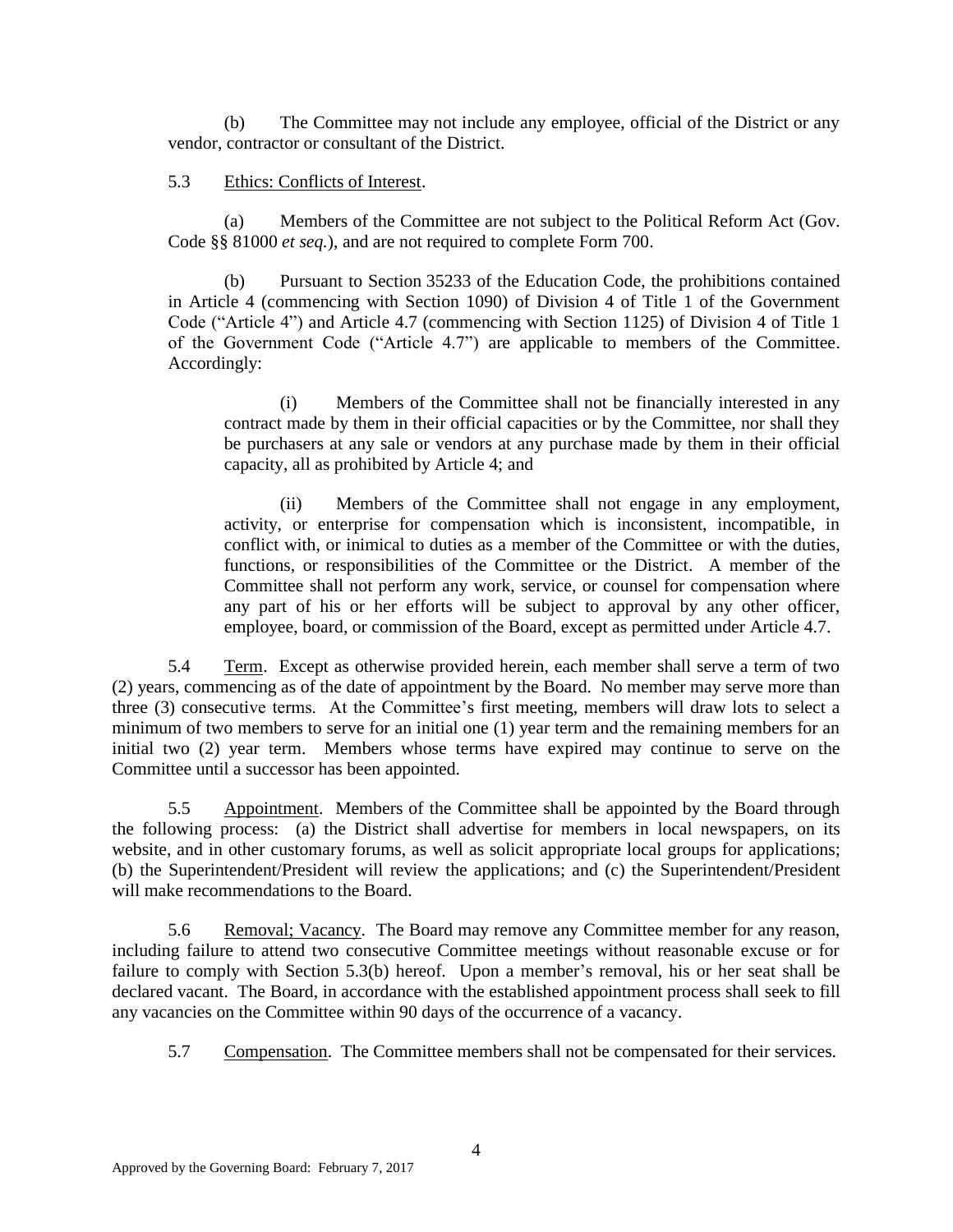5.8 Authority of Members. (a) Committee members shall not have the authority to direct staff of the District; (b) individual members of the Committee retain the right to address the Board, either on behalf of the Committee or as an individual; (c) the Committee shall not establish subcommittees for any purpose; and (d) the Committee shall have the right to request and receive copies of any public records relating to the projects funded by Measure T.

# **Section 6. Meetings of the Committee.**

6.1 Regular Meetings. The Committee shall meet at least once a year, but no more frequently than quarterly.

6.2 Location. All meetings shall be held within the boundaries of the Hartnell Community College District, located in Monterey County, California.

6.3 Procedures. All meetings shall be open to the public in accordance with the *Ralph M. Brown Act*, Government Code Section 54950 *et seq.* Meetings shall be conducted according to such additional procedural rules as the Committee may adopt. A majority of the number of Committee members shall constitute a quorum for the transaction of any business.

# **Section 7. District Support.**

7.1 The District shall provide to the Committee necessary technical and administrative assistance as follows:

(a) preparation of and posting of public notices as required by the *Brown Act*, ensuring that all notices to the public are provided in the same manner as notices regarding meetings of the District Board;

(b) provision of a meeting room, including any necessary audio/visual equipment;

(c) preparation, translation, and copies of any documentary meeting materials, such as agendas and reports; and

(d) retention of all Committee records, and providing public access to such records on an Internet website maintained by the District.

7.2 District staff and/or District consultants shall attend all Committee proceedings in order to report on the status of projects and the expenditure of bond proceeds.

**Section 8. Reports.** In addition to the Annual Report required in Section 3.3, the Committee may report to the Board from time to time in order to advise the Board on the activities of the Committee. The Annual Report shall be in writing and shall summarize the proceedings and activities conducted by the Committee.

**Section 9. Officers.** The Superintendent/President shall appoint the initial Chair of the Committee, who shall serve as Chair for one year. The Committee shall elect the initial Vice-Chair. Thereafter, the Committee shall elect the Chair and a Vice-Chair who shall act as Chair only when the Chair is absent. The Chair and Vice-Chair shall serve in such capacities for a term of one year and may be re-elected by vote of a majority of the members of the Committee.